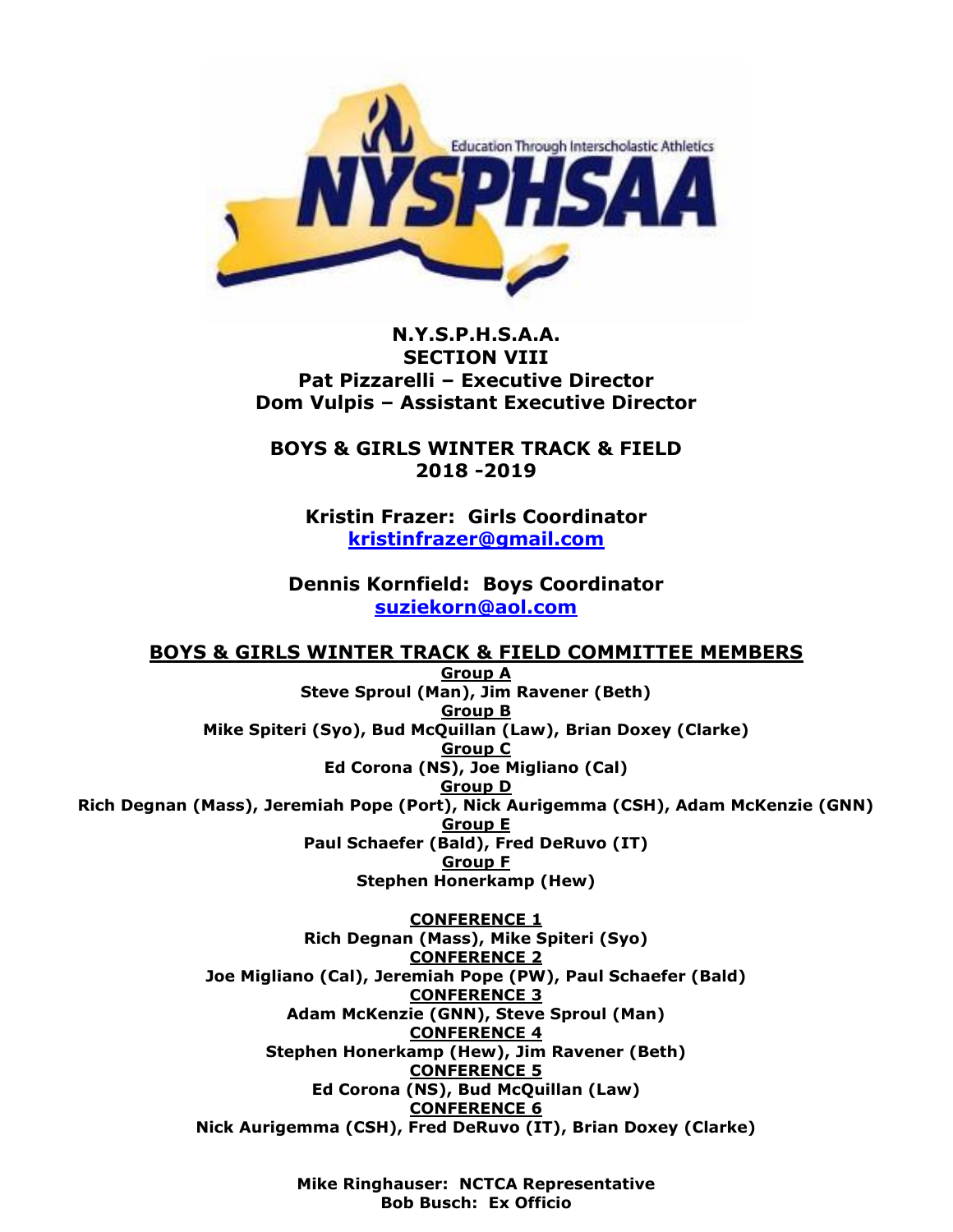#### **Crossover meets will have different groupings this year based on coach feedback, data collected, time efficiency. These groupings are for CROSSOVER meets ONLY.**

| GROUPS (these are the groups for crossover meets |         |                                    |                                 |                 | <b>ONLY!!! Conference/County break downs listed below</b> |                                    |                                   |                    |
|--------------------------------------------------|---------|------------------------------------|---------------------------------|-----------------|-----------------------------------------------------------|------------------------------------|-----------------------------------|--------------------|
| <b>GROUP B</b><br><b>GROUP A</b>                 |         | <b>GROUP C</b>                     | <b>GROUP D</b>                  |                 |                                                           | <b>GROUP E</b>                     | <b>GROUP F</b>                    |                    |
| MacArthur                                        | Syosset |                                    | Mepham                          | Oceanside       |                                                           |                                    | <b>East Meadow</b>                | Farmingdale        |
| Manhasset                                        |         | V.S. North                         | Calhoun                         | Massapequa      |                                                           |                                    | New Hyde Park                     | Lynbrook           |
| Plainedge                                        |         | Garden City                        | Carey                           | Hicksville      |                                                           |                                    | Uniondale                         | Mineola            |
| Seaford                                          |         | Lawrence                           | <b>Herricks</b>                 | VS South        |                                                           |                                    | Plainview JFK                     | Hewlett            |
| Freeport                                         | Clarke  |                                    | North Shore                     |                 |                                                           | Port Washington                    | <b>Baldwin</b>                    | <b>GN South</b>    |
| Bethpage                                         |         | West Hempstead                     | Elmont                          | Westbury        |                                                           |                                    | Roslyn                            | VS Central         |
| Jericho                                          | Wantagh |                                    | South Side                      | <b>CSH</b>      |                                                           |                                    | Glen Cove                         | Long Beach         |
| <b>Bellmore JFK</b>                              |         | Roosevelt                          | Malverne                        | <b>GN North</b> |                                                           |                                    | <b>Island Trees</b>               | <b>Division</b>    |
| Oyster Bay                                       |         | Locust Valley                      | Sewanhaka                       | Hempstead       |                                                           |                                    | Wheatley                          | <b>Floral Park</b> |
|                                                  |         |                                    |                                 |                 |                                                           | Friends Academy                    |                                   |                    |
| <b>DATES</b>                                     |         |                                    | <b>GROUPS (NOT conferences)</b> |                 |                                                           |                                    | <b>TIME</b>                       | <b>MEET FORMAT</b> |
| Wed 11/28                                        |         |                                    | <b>RW/WT Clinic</b>             |                 |                                                           |                                    | $6:00 \text{pm} - 8:00 \text{pm}$ | <b>RW/WT ONLY</b>  |
| Mon 12/03                                        |         |                                    | Groups A & B                    |                 |                                                           | $6:30$ pm $-10:30$ pm              |                                   | A                  |
| Wed 12/05                                        |         |                                    | Groups C & D                    |                 |                                                           |                                    | $6:30$ pm $-10:30$ pm             | A                  |
| Thurs 12/06                                      |         |                                    | Groups E & F                    |                 |                                                           |                                    | $6:30$ pm $-10:30$ pm             | A                  |
| <b>Tues 12/11</b>                                |         |                                    | Groups C & F                    |                 |                                                           |                                    | $6:30$ pm $-10:30$ pm             | B                  |
| Wed 12/12                                        |         |                                    | Groups B & E                    |                 |                                                           |                                    | $6:30$ pm $-10:30$ pm             | B                  |
| Thurs 12/13                                      |         |                                    | Groups A & D                    |                 |                                                           | $6:30$ pm - 10:30pm                |                                   | B                  |
| Fri 12/14                                        |         | WT/PV Clinic/Potential Comp        |                                 |                 |                                                           | $6:30$ pm $-10:30$ pm              | WT/PV only                        |                    |
| Tues 12/18                                       |         | Groups B & C                       |                                 |                 | $6:30$ pm $-10:30$ pm                                     |                                    | С                                 |                    |
| Wed 12/19                                        |         | Groups A & E                       |                                 |                 | $6:30$ pm $-10:30$ pm                                     |                                    | C                                 |                    |
| Thurs 12/20                                      |         | Groups D & F                       |                                 |                 |                                                           | $6:30$ pm $-10:30$ pm              |                                   | Ć                  |
| <b>Thurs 1/03</b>                                |         | WT/PV Clinic (or snow date if nec) |                                 |                 |                                                           | $6:30$ pm $-10:30$ pm              |                                   | WT/PV or snow      |
| <b>Tues 1/08</b>                                 |         | Groups A & C                       |                                 |                 |                                                           | $6:30 \text{pm} - 10:30 \text{pm}$ |                                   | D                  |
| Wed 1/09                                         |         |                                    | Groups B & F                    |                 |                                                           | $6:30$ pm $-10:30$ pm              |                                   | D                  |
| <b>Thurs 1/10</b>                                |         |                                    | Groups D & E                    |                 |                                                           |                                    | $6:30$ pm $-10:30$ pm             | D                  |

\*\*The RW/WT ONLY nights will consist of a clinic followed by a developmental competition\*\*

# **CROSSOVER MEET FORMAT SCHEDULE OF EVENTS**

| ALL FORMATS HAVE A 2 EVENT PER ATHLETE LIMIT |                                     |                                   |                   |  |  |  |
|----------------------------------------------|-------------------------------------|-----------------------------------|-------------------|--|--|--|
| <b>FORMAT A</b>                              | <b>FORMAT B</b>                     | <b>FORMAT C</b>                   | <b>FORMAT D</b>   |  |  |  |
| Running $-G/B$                               | Running $- B/G$                     | Running $-G/B$                    | Running $- B/G$   |  |  |  |
| <b>1500 Girls</b>                            | $4 \times 4$ (1 team per school)    | 1500/1600                         | 1500 Racewalk     |  |  |  |
| 55HH                                         | 3200/3000                           | 55HH                              | B/G 55HH Semi     |  |  |  |
| 55 (semi/final)                              | 300                                 | 600                               | G/B 55HH Final    |  |  |  |
| 600                                          | 1000                                | 55 (semi/final)                   | 3200 Boys         |  |  |  |
| 300                                          | $4 \times 2$ (2 teams per school)   | $4 \times 8$ (2 teams per school) | <b>3000 Girls</b> |  |  |  |
| <b>Boys 1600</b>                             | ** more 4 x 2 teams if time permits | 1500 Racewalk                     | 55 (semi/final)   |  |  |  |
|                                              |                                     |                                   | 1000              |  |  |  |
| Shot B/G                                     | HJB/G                               | HJ B/G                            | 300               |  |  |  |
| $HJ$ $G/B$                                   | TJ G/B                              | $LJ$ G/B                          | $HJ$ $G/B$        |  |  |  |
| LJ B/G                                       | Shot G/B                            | Shot B/G                          | TJ B/G            |  |  |  |
| Pole Vault G/B                               | Pole Vault B/G                      | Pole Vault G/B                    | Shot G/B          |  |  |  |
|                                              |                                     |                                   | Pole Vault B/G    |  |  |  |
|                                              |                                     |                                   |                   |  |  |  |

**\*\*Format A: Coaches may run their athletes in EITHER the 600 or 300, Not both!**

**\*\*Format B & D: Any athletes not accepted in the 3000/3200 will be able to run the 1000! No athlete can do both! \*\*Coaches must be able to provide splits in the event there is a question about times (distance races and RW) \*\*3200/3000: Each school is guaranteed up to 3 athletes in the 3000/3200. The remaining spots in the field of 75 max will be done by time. You must submit cards for this event stating your athletes name, number and 3000/3200 seed.**